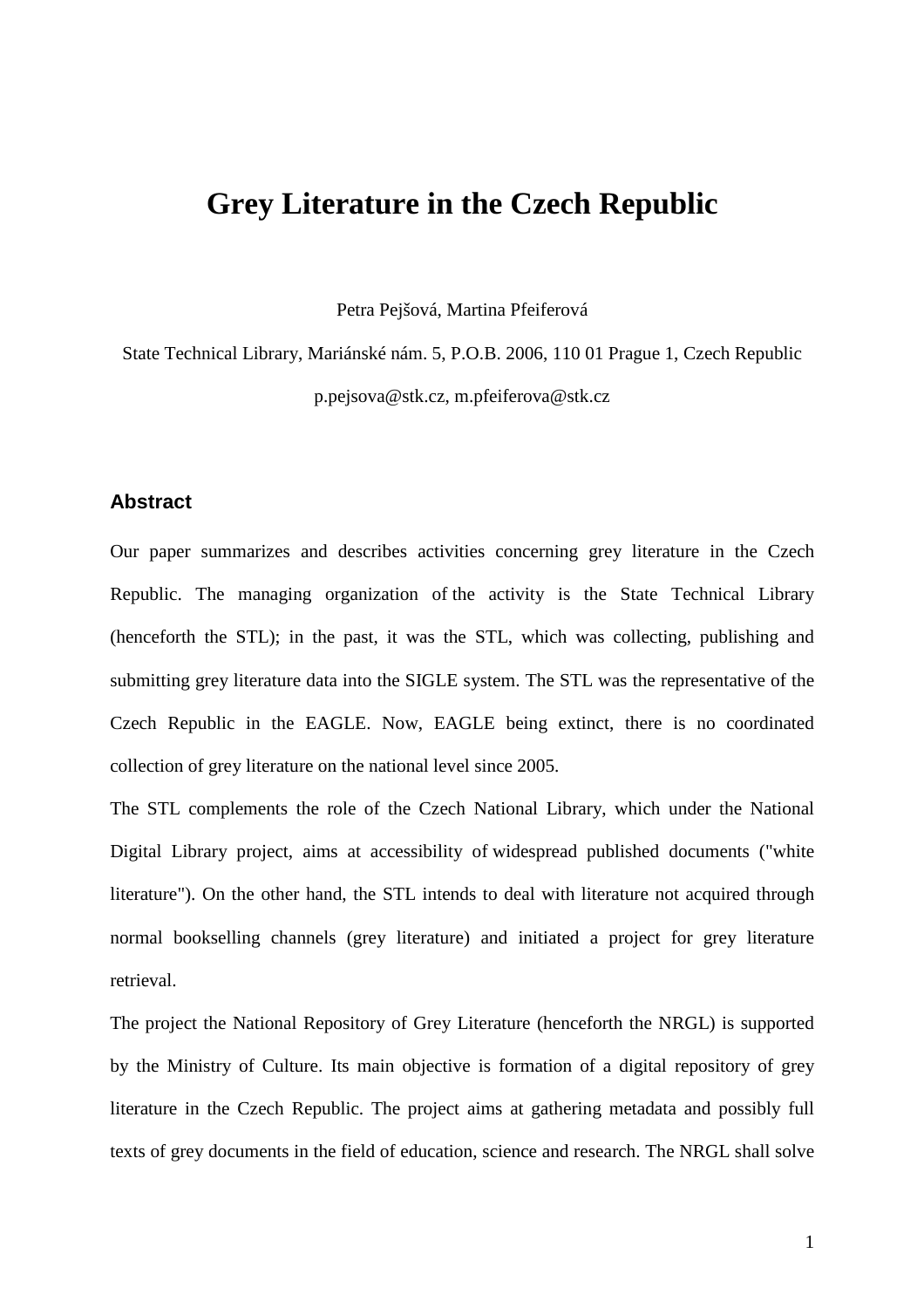the typology of documents collected as well as metadata formats, persistent identifiers, intellectual property issues, SW and HW support, formation of network of collaborating institutions etc.

Close collaboration with representatives of Czech universities has been established. They face the issue of storing university qualification theses, which is one of the segments of typology of documents collected by the NRGL. The National Registry of Theses shall become a component of the NRGL. The STL has also got in touch with further producers of grey literature in the Czech Republic, in particular research institutes of the Academy of Sciences the Czech Republic, the institution covering a major part of production of grey literature in the segment of research and development.

The NRGL should facilitate to research the data on grey literature in the Czech Republic at one place with a single interface, as well as to retrieve the information on the owner of the document and - if possible - the full text of the document, either in electronic form or via the contemporary network of libraries (interlibrary loan, Document Delivery Service etc.).

The NRGL project does not assume retrospective digitalization of grey literature documents. However, we intend to certify the NRLG a trustworthy repository. The aim of the project is to provide services not only to the NRGL contributors, but also to the widest public. The STL has based the project on practice of universities, which had already experience with local repositories. The entire the NRGL project is consulted with the National Library of the Czech Republic as a part of the Czech Digital Library project.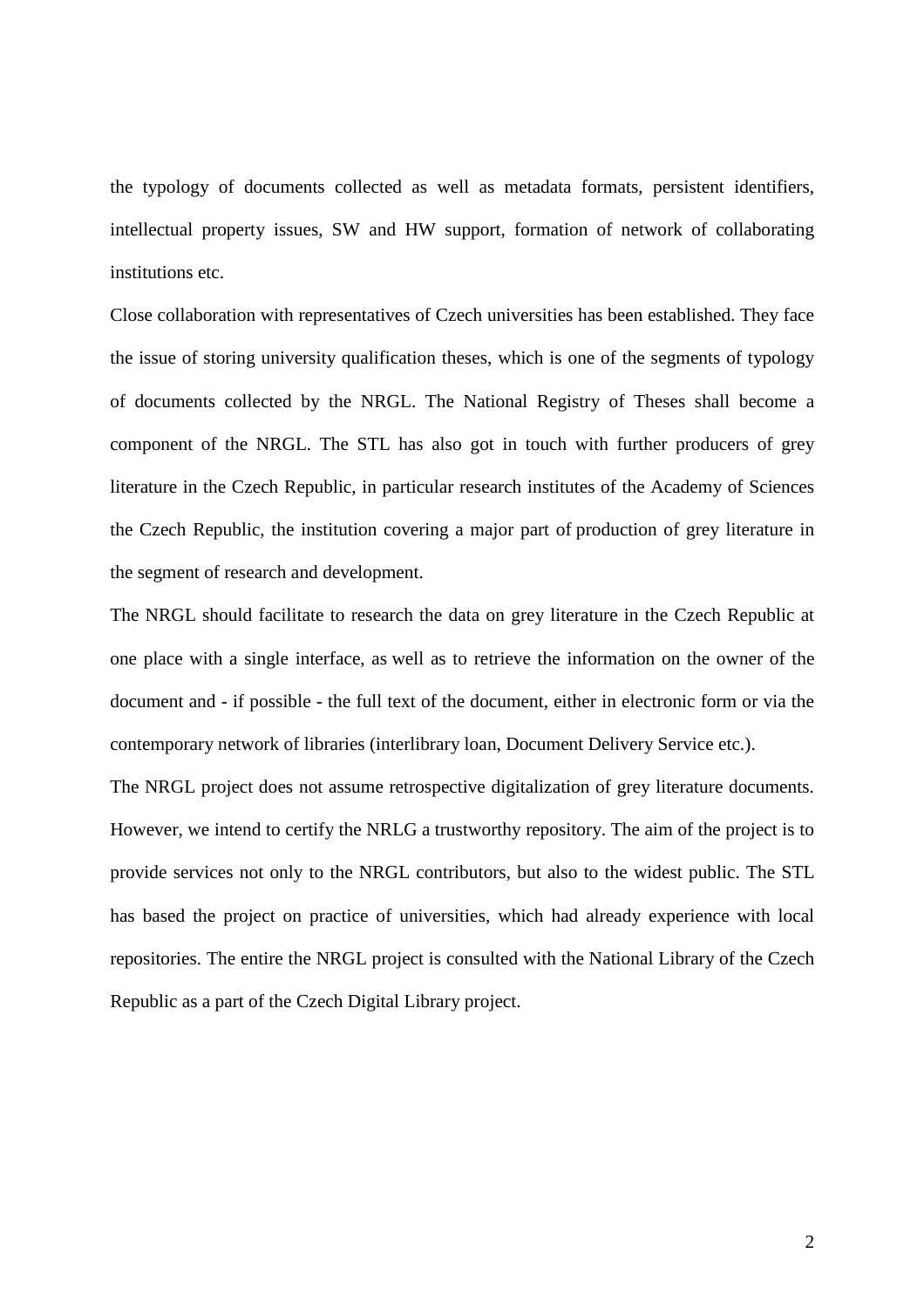## **Introduction**

Our paper summarizes and describes activities concerning grey literature in the Czech Republic. We present projects addressing grey literature and especially the project the National Repository of Grey Literature (henceforth the NRGL), which solves the State Technical Library<sup>1</sup> (henceforth the STL).

# **About the State Technical Library**

The STL is the central professional library under the governance of the Ministry of Education, Youth and Sports of the Czech Republic. It was founded in 1718; it provides library and information services to corporate and individual public, especially those in higher education, research and development. The STL is also a public library dedicated to science and technology, as such it collects and administers state-funded collections of czech and foreign literature and other information resources and sources pertaining to technology and applied natural and social sciences associated with technology.

The STL collections contain over 1.2 million volumes - books, journals, newspapers, scholarly studies, trade information, electronic documents and other publications and texts from the field of technology and applied natural and technology-related social sciences. Historical collection (books and journals published between 1500 and 1920) contains 22 965 volumes.

The STL is centre of digital document delivery system – the Virtual Polytechnic Library working on the basis of multifunctional centre of information services together with cooperative development of decentralized collection of periodicals specialized by subject and

<sup>&</sup>lt;sup>1</sup> http://www.stk.cz/cs/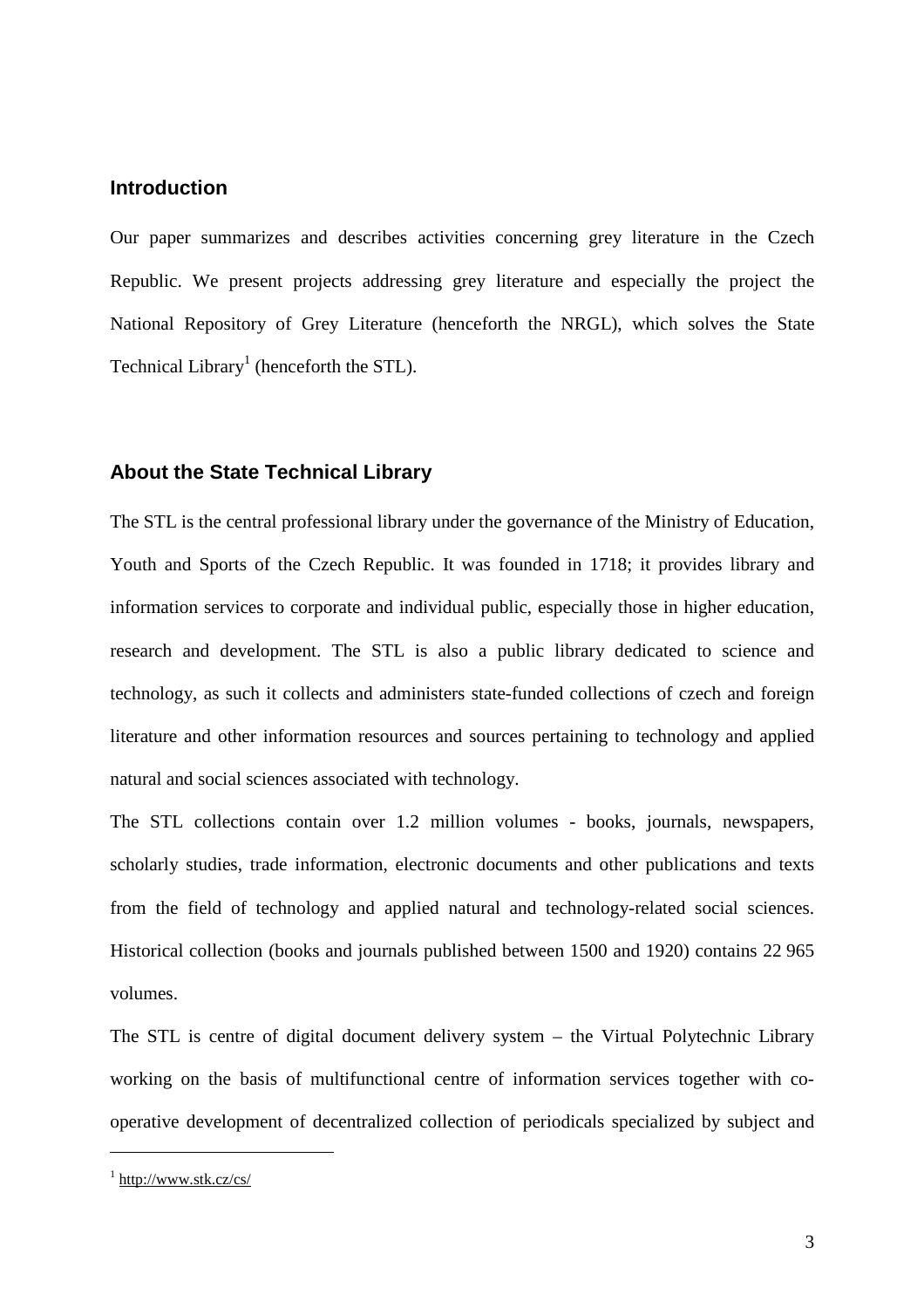document type. The system has special union catalogue of collection of 50 Czech libraries and facilitates ordering by registered users from the Czech Republic.

The STL is host of the Czech National ISSN Centre (ČNS ISSN), which assigns ISSN numbers and registers continuing resources (serial publications) published on the territory of the Czech Republic.

#### **History**

The idea of the NRGL originated in the STL in 2005. The STL aims to collect a grey literature and to complement a role of the National Library Czech Republic<sup>2</sup> (henceforth the NL CR), whose main task is to collect and preserve "white" literature. The NL CR doesn't collect and doesn't plan to collect grey literature. The STL was motivated by the termination of the SIGLE system, formerly implemented by EAGLE, European Association for Grey Literature Exploitation. There were two participating members from the Czech Republic in EAGLE: the STL and the Library of the Academy of Sciences of the Czech Republic. To support the participation and collaboration, in 1994 the STL formed a specialised system, Cooperative System for Grey Literature. The system, based on bilateral agreements with grey literature producers, collected bibliographic records on grey literature, namely dissertation theses, from participating czech universities. Metadata collected were converted into a special SIGLE data format. Besides, the STL was processing grey documents from its own collections into the SIGLE format. Universities had an option to make a preliminary relevance-based choice of data submitted. Hence, this procedure did not cover the entire production of dissertation theses in the Czech Republic. Some universities sent to the STL

 $\frac{2 \text{ http://www.nkp.cz/en/index.php3}}{2}$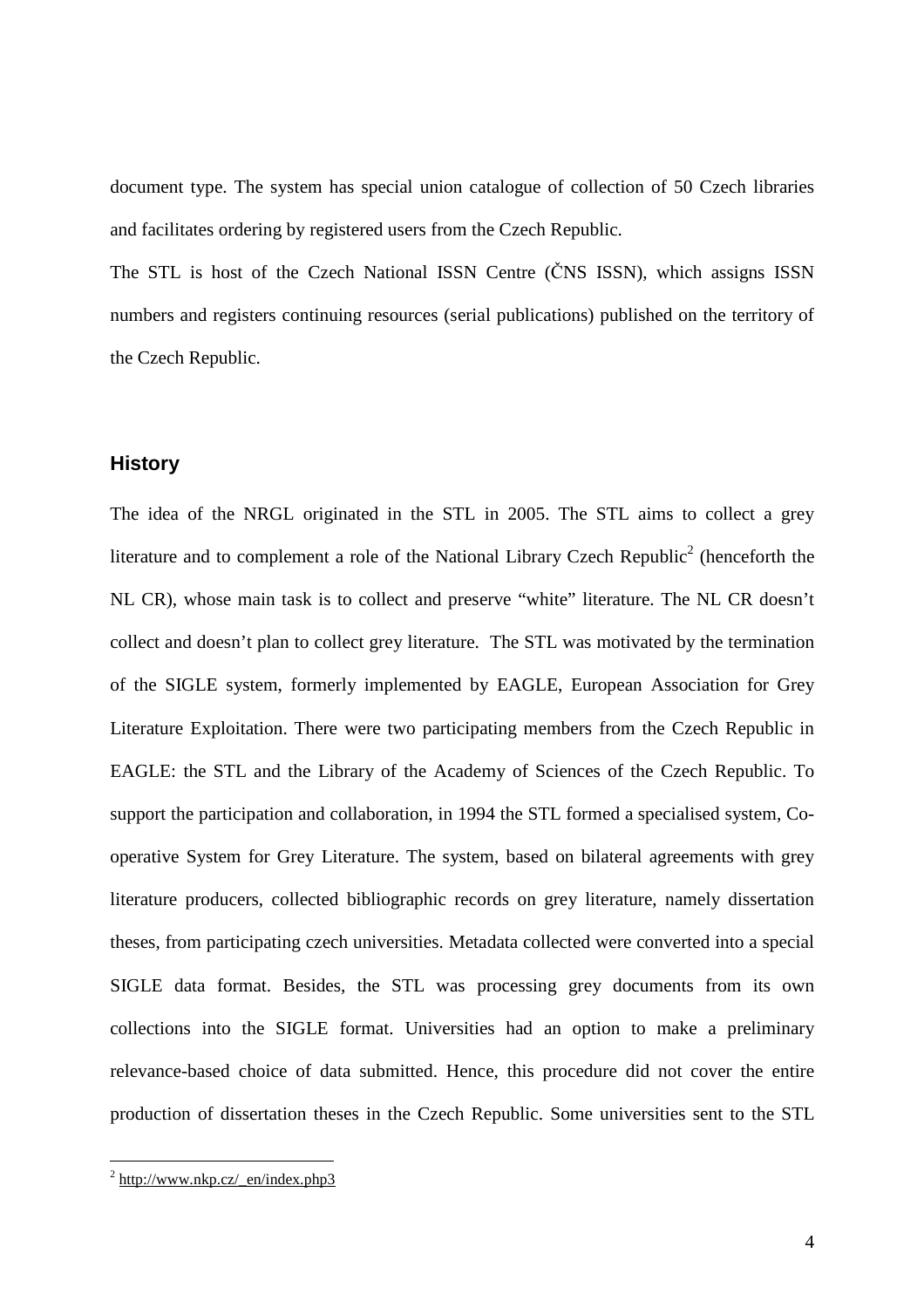printed full texts of theses, this collection now contains over 4 000 theses. The task of the Library of the Academy of Sciences of the Czech Republic, i.e. to collect and file grey literature produced by institutes of the Academy of Sciences of the Czech Republic, was not fulfilled during the entire period of existence of the SIGLE. Thus, the STL was the only active contributor and national coordinator of the SIGLE activities in the Czech Republic. After the termination of the SIGLE, the STL began with an initiative to collect grey literature at the national level. The implementation of this initiative has begun in 2008 thanks to the support of the Ministry of Culture of the Czech Republic in the framework of research and development projects.

#### **The NRGL Project**

The project is supported by the Ministry of Culture of the Czech Republic and its full title is "The Digital Library for Grey Literature –Functional Model and Pilot Implementation" (henceforth the Project). It is planned for period of four years, commencing in 2008 and ending in 2011. There are two participants: the STL and the University of Economics, Prague. The Project shall provide a working pilot application, which shall form the basis of the NRGL. Having evaluated and tested technology and methodology, we shall formulate Standards and Recommendations for institutions establishing their own local grey literature repositories. The Standards and Recommendations shall include our experience gained during the Project as well as rules and methodology; namely recommended metadata format, interchange formats and templates, samples of licence agreements and other relevant legal issues, methodology of protection, archiving and publishing of digital data, and web interface for communication with producers of grey literature. The Standards and Recommendations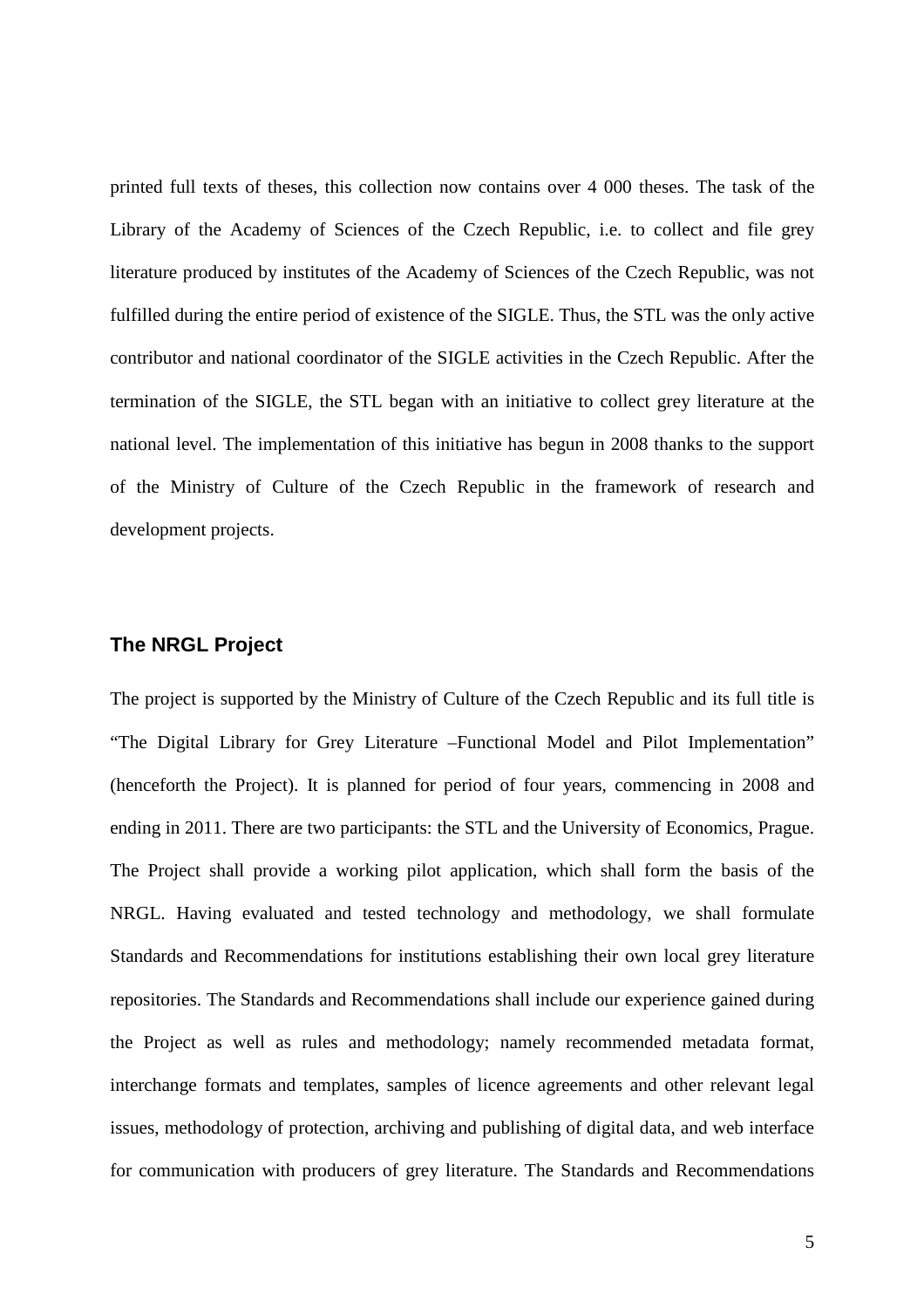shall be published both in Czech and English in printed form and on project web pages. The NRGL will hold grey literature records from research and development areas, Civil Service, entrepreneurial sphere, education and open access. We negotiate about co-operation with representatives of systems covering these areas.

# **Conception of the Czech Digital Library and the NRGL**

The NL CR builds a concept of the Czech Digital Library<sup>3</sup> (henceforth the CDK) via a scheme. The core of the CDK is the National Digital Library (henceforth the NDK), which is at the centre of the scheme. The NDL is concerning just for "white" literature in framework of preservation of cultural heritage of the Czech Republic.

<sup>&</sup>lt;sup>3</sup> http://www.ndk.cz/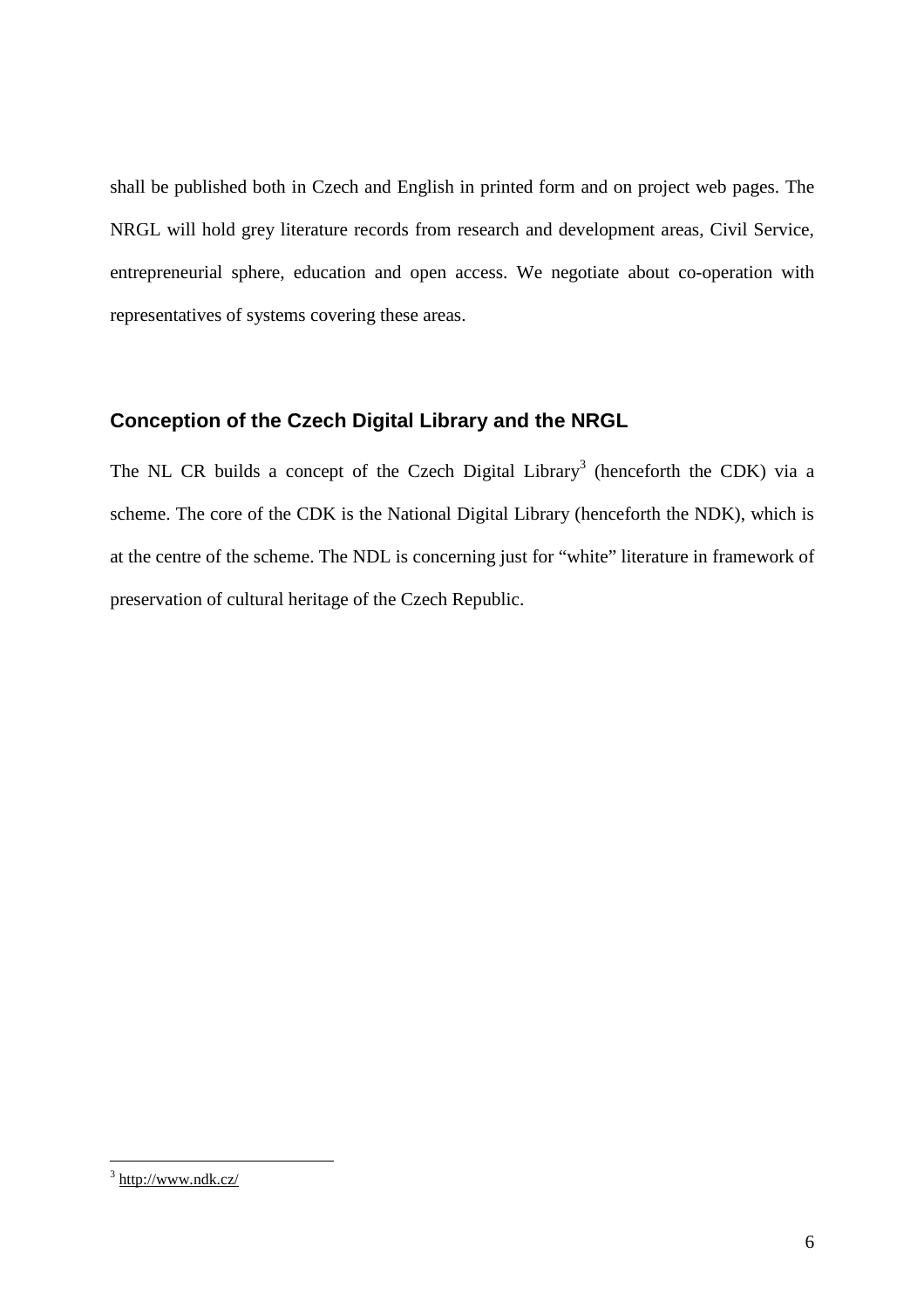

#### **Czech Digital Library**

**Figure 1: Scheme of the Czech Digital Library** 

The NRGL will comprehend grey literature. In the basic functional scheme of the CDK, the NRGL belongs to the Standard area, which is covering databases and aggregate catalogues of digital documents; the NRGL shall be such a database. The NRGL itself shall collect metadata and full texts from local repositories, both institutional and branch-oriented, and other sources in the Standard area. The responsibility for local repositories (including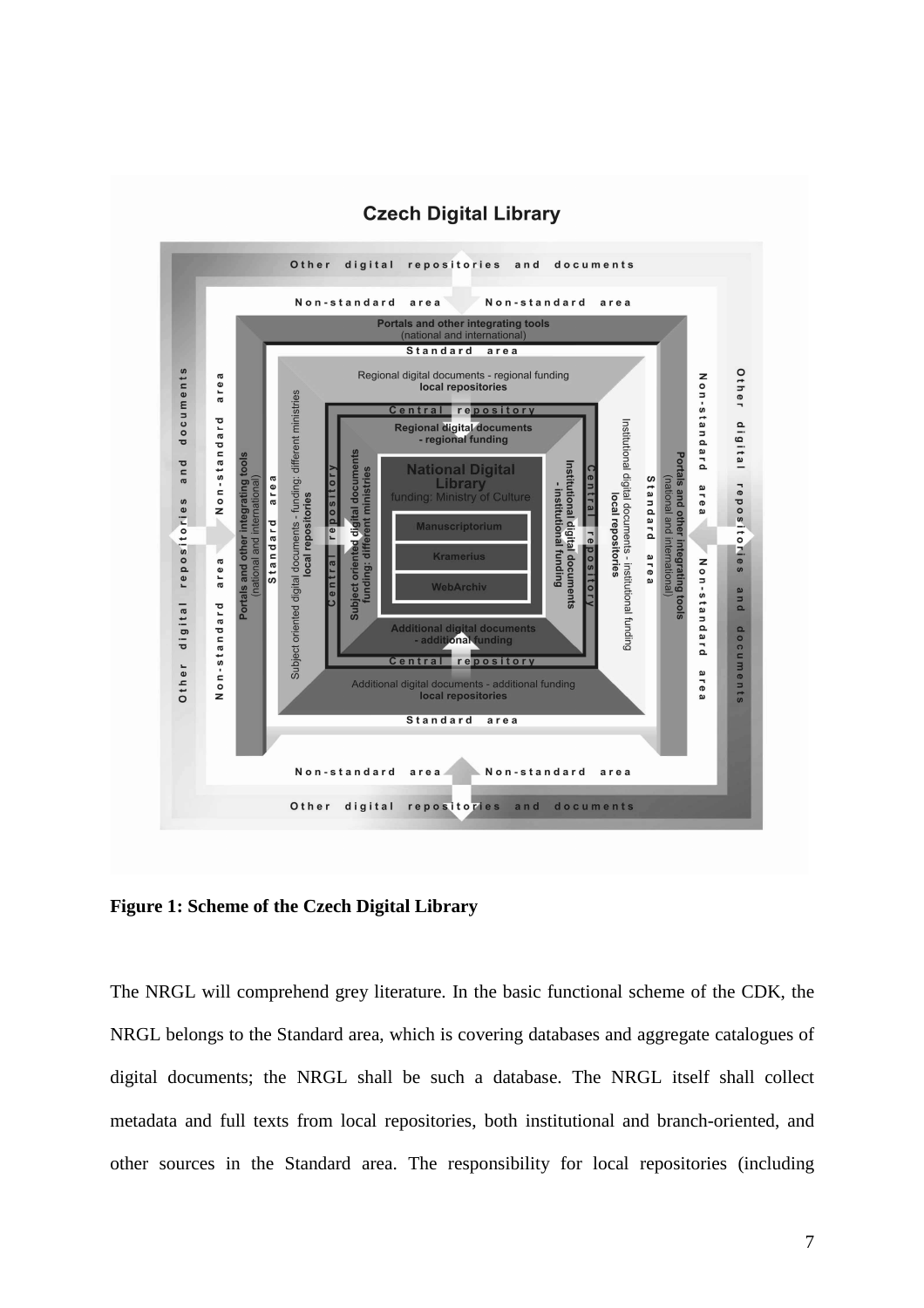financial) will be born by particular institutions, and by their authorities, i.e. government departments and agencies.

Within the research project "Development of Mutually Compatible Information Systems for Access to Heterogeneous Information Resources and their Coverage by Uniform Information Gateway" NL CR defined a new sub-objective "Developing Digital Libraries and Repositories in consideration of their possible integration under the Uniform Information Gateway and other national information portals". In order to address this task, a specialised body, Working Group for Coordination of Development and Exploitation of Digital Repositories, originated. The participants in the NRGL project are members of this Group.

#### **The National Registry of Theses and Plagiarism-Tracing System**

The National Registry of Theses and Plagiarism-Tracing System is a project involving 20 Czech and Slovak universities. The project has two main parts. The first part of the National Registry of Theses (henceforth the NRT) gathers metadata on university qualification theses (i.e. metadata). The data is accessible to the public. The NRT contains over 30 000 records of theses now. The other part, Plagiarism-Tracing System, serves for detecting plagiarism in scholar texts. The system will help educators to unveil shady documents and decide, if the document in question (or its part) is or isn't plagiarism. The system can be found on the web page http://theses.cz.

From the outset of the project, the NRT has been considered an important source for the NRGL. Such documents form an important sector of grey literature to be filed by NRGL. The STL will collect metadata from the NRT into it's the NRGL repository using the OAI-PMH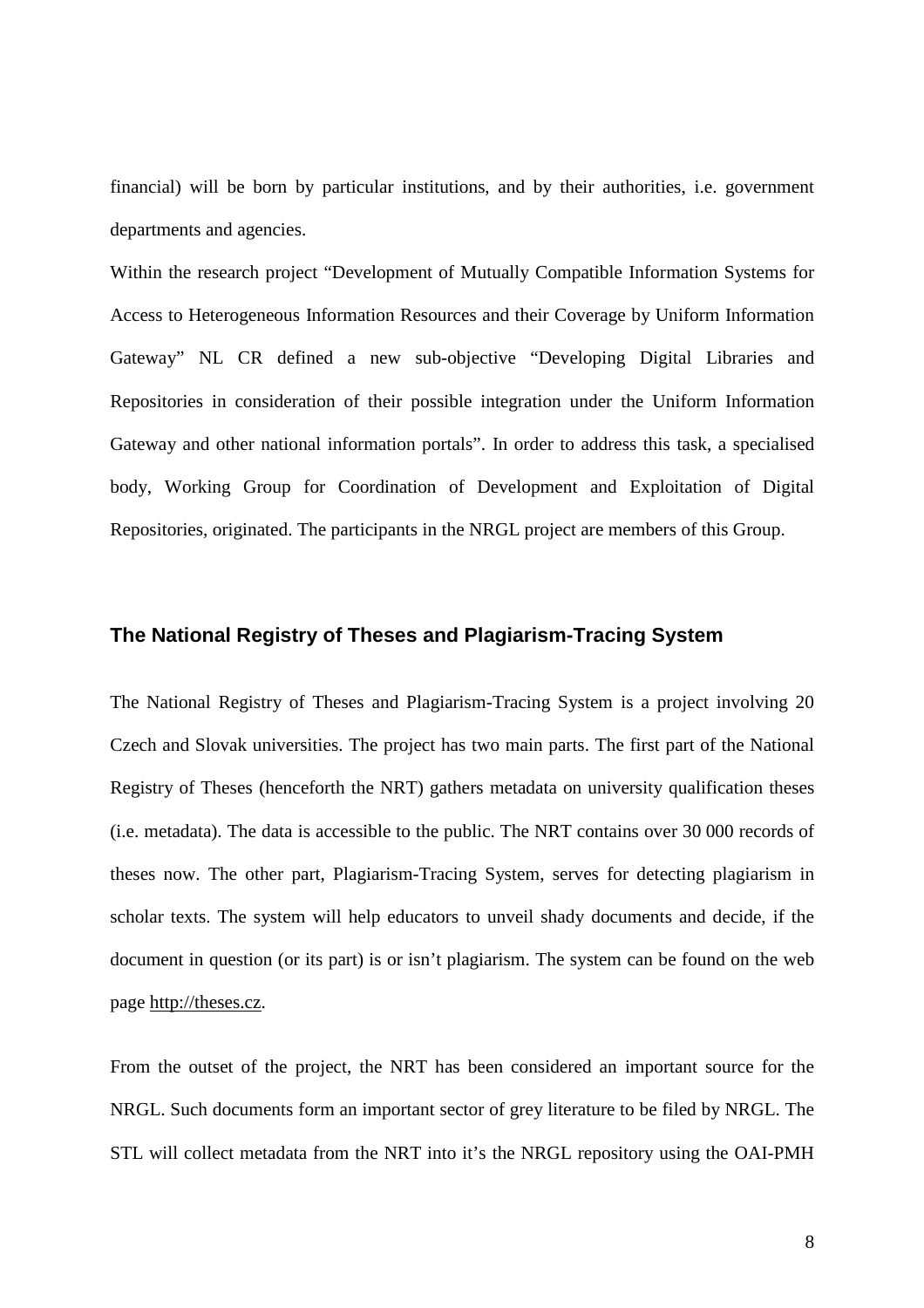protocol. Retrieving of full documents must be based on bilateral agreements between the NRT and particular universities. This is why we have prepared standards of licence terms. The compatibility is guaranteed by the participation of University of Economics, Prague. The STL intends to collaborate with all universities and colleges in the Czech Republic (including private colleges) that are not participating in the NRT project, in order to obtain data on their qualification theses (and also - based on licence agreements - full texts as well). In addition, the NRGL takes into consideration normative documents of "Electronic Theses and Dissertations Working Group, Association of Libraries of Czech Universities". At present, the metadata format of the NRT is being incorporated into the format of the NRGL.

# **The Register of Publication Activity implemented in the Academy of Sciences of the Czech Republic**

The Academy of Sciences of the Czech Republic<sup>4</sup> (henceforth the AS CR) is a public nonuniversity institution formed by a system of research institutes focusing on basic research. The AS CR defines the policy of scientific research; it is involved in both national and international research programmes, it supports collaboration with application sphere and it promotes the development of education. The AS CR consists of 54 research institutes.

The AS CR does not monitor its production of grey literature separately. Grey literature is included in a general system of monitoring of output and results of research (primarily for the purposes of research funding). These results are gathered by the Register of Publication Activity implemented by the Library AS  $CR<sup>5</sup>$ .

<sup>&</sup>lt;sup>4</sup> http://www.cas.cz/en/

<sup>&</sup>lt;sup>5</sup> http://www.lib.cas.cz/cs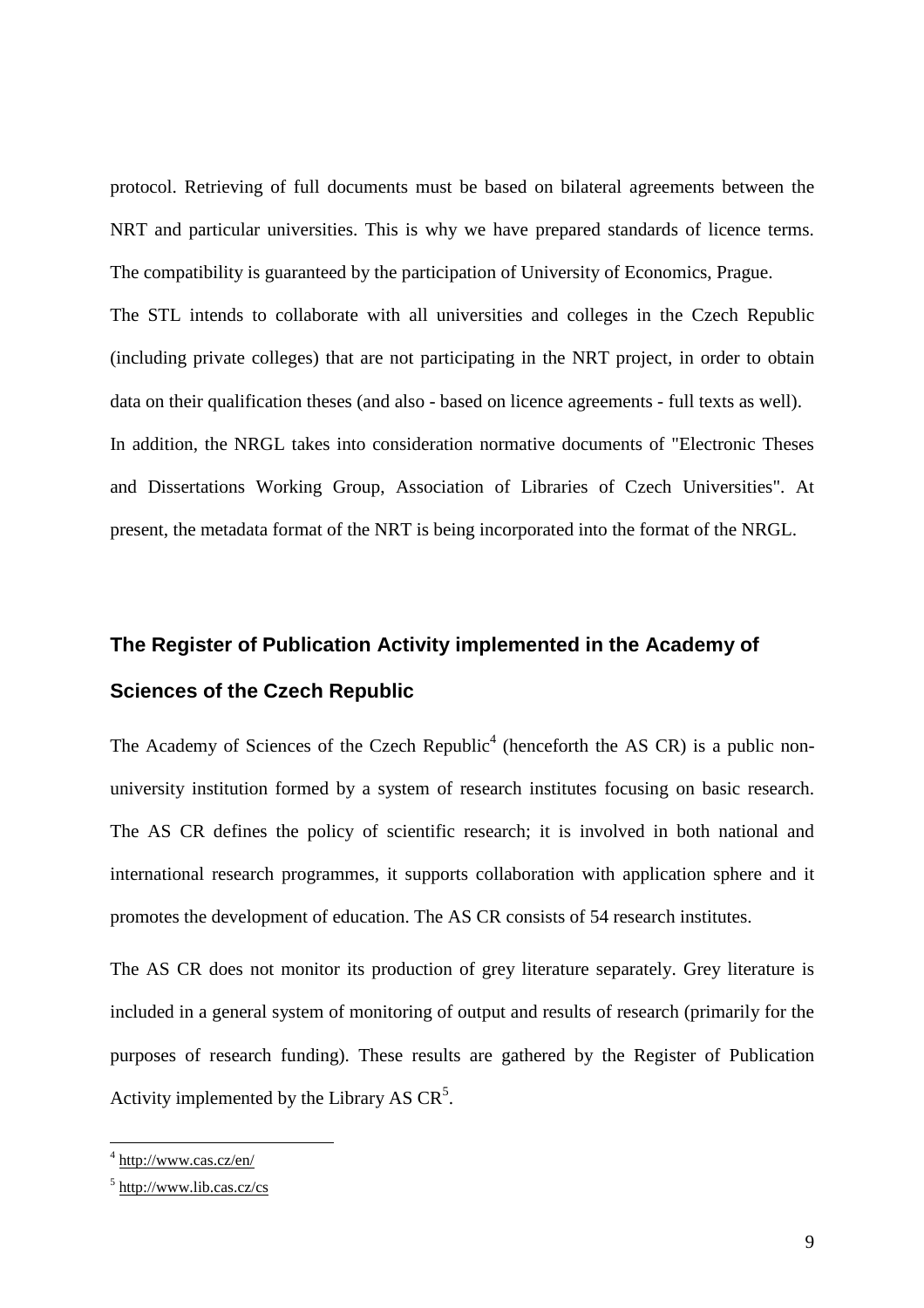The STL collaborates with the Library AS CR. Metadata from the Register of Publication Activity of the AS  $CR^6$  shall be collected into the NRGL repository using the OAI-PMH protocol. Full-texts retrieval from the AS CR institutes has to be treated in the same way like with universities, i.e. by licence agreements.

#### **The Project Schedule**

The Project is planned for period of four years. It is scheduled into three phases. In the First Phase currently running (April 2008 – June 2009), we shall define the requirements and documentation for the model application. This involves metadata specification, a choice of relevant persistent identifiers, analysis of typology of documents, software specification for the model application, a proposal of licence agreements for producers of grey literature and creation of project web pages. In the Second Phase, from July 2009 to September 2010, the model application shall be implemented, tested and evaluated. The Third Phase (July 2010 – December 2011) shall include formulation of standards, recommendations and methodology, verified in the Second Phase, which shall be published on the web as well as in a printed form. During all three phases, results and conclusions shall be published on the project's web pages. Seminars on an access to grey literature and electronic university qualification theses will take place annually. In addition, research results will be presented to the professional community.

 $6$  http://www.library.sk/i2/i2.entry.cls?ictx=cav&language=3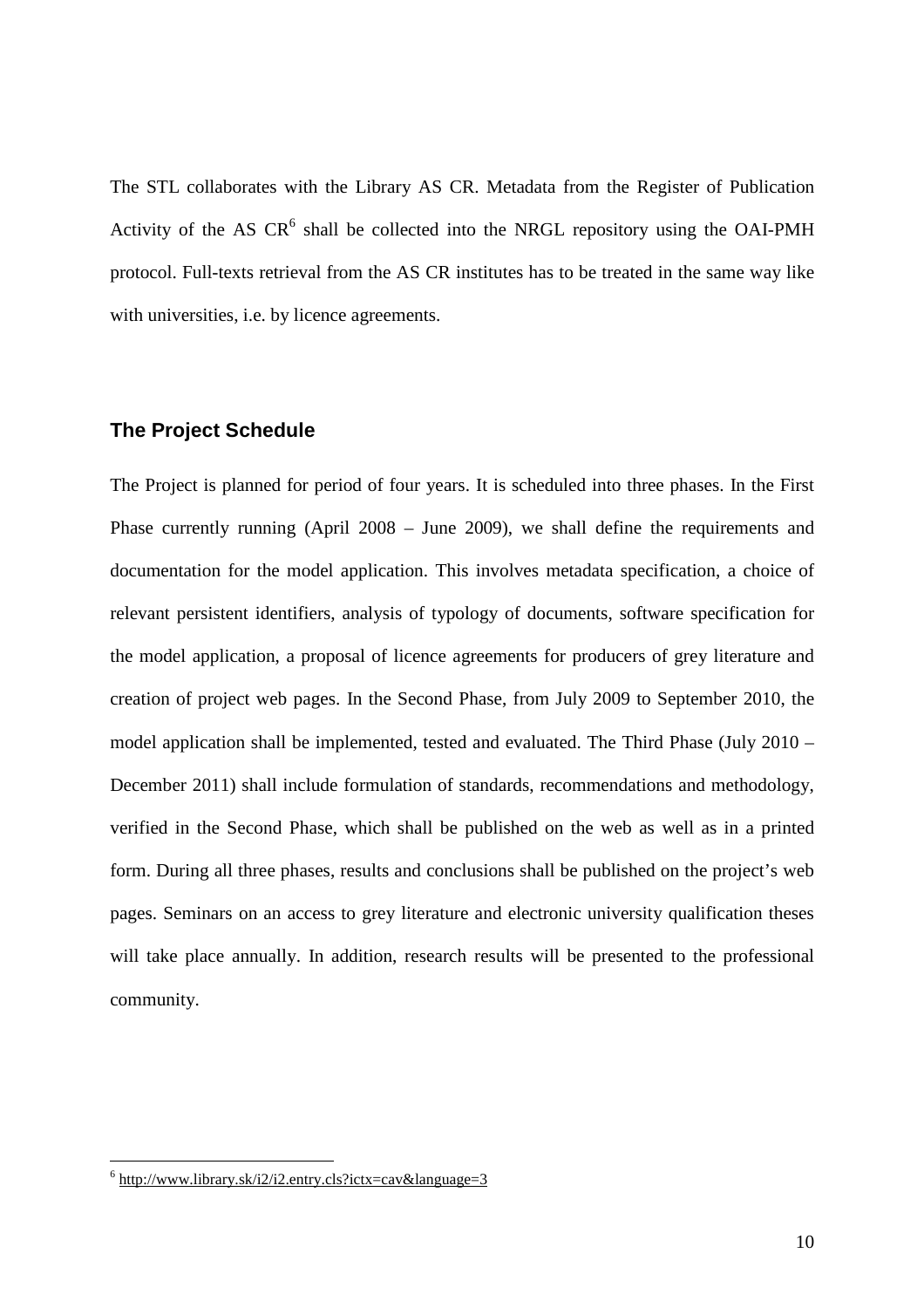#### **The NRGL metadata format**

We have defined our own metadata format for the NRGL system. There are some important requirements that the format shall fulfil: simplicity, few obligatory attributes, consistency with Dublin Core<sup>7</sup>, accessibility for OAI-PMH and possibility of creation of elementary indices. As a basis we used metadata formats of the two principal the NRGL participants: the NRT and the Register of Publication Activity of the AS  $CR<sup>8</sup>$ . We also took in account the format of the Information Register of Research and Development Results<sup>9</sup> (henceforth the Register R&D). We do not incorporate this format to be able to download data from the Register R&D directly, rather to enable local repositories, that created a record into the Register R&D with the possibility to provide the NRGL with the same record without any further conversion. If the OpenSIGLE will be re-opened, we plan to incorporate this metadata format into the NRGL metadata format in order to be able to submit records into the OpenSIGLE. We also respect Dublin Core format. At present, we are defining hierarchic relations among records and rules for particular identifiers.

#### **Questionnaire survey**

At the beginning of the project, we addressed total of 77 producers of grey literature via questionnaire while we focused on research institutes of the AS CR and public (state-funded) czech universities. The aim was to obtain contact information on persons responsible in individual institutions together with their intention to cooperate with the NRGL. In addition, we tried to determine the method of registration, collection and access to grey literature. Total

<sup>&</sup>lt;sup>7</sup> http://dublincore.org/documents/dcmi-terms/

<sup>&</sup>lt;sup>8</sup> http://www.iach.cz/knav/database\_en.htm

<sup>&</sup>lt;sup>9</sup> http://www.vyzkum.cz/FrontClanek.aspx?idsekce=1028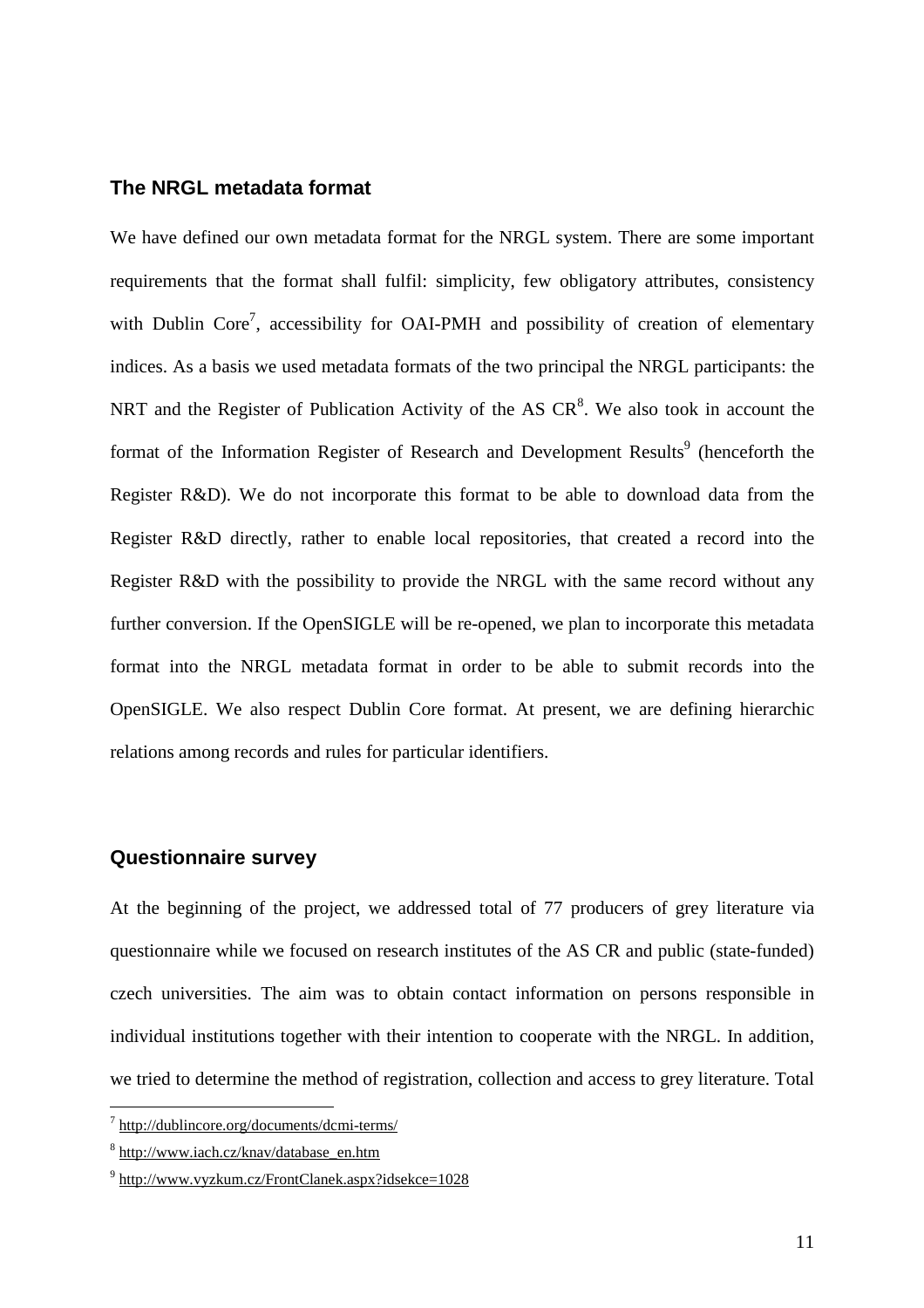of 39 institutions (from 47 responding to the questionnaire) declared their willingness to cooperate with the NRGL. However, their approval depended on the licensing conditions that would be negotiated for this cooperation. The STL will commence the cooperation with these institutions in the second half of 2009 in accordance with the project schedule.

# **The NRGL Document Typology**

When determining types of documents for the NRGL we started with typology of the GreyNet<sup>10</sup>, the Register of Publication Activity of the AS CR and the Register R&D<sup>11</sup>. During the analysis of the document types we found that typologies concerned reflect different aspects such as events (manifestation, arrangement, organization,), form (presentation – notification, processing – translation, output), content (policy documents), places (domestic, foreign), type of format (e-text), etc. Therefore, we decided to divide our typology according to various aspects. Therefore, we decided to create typology, which will be structured in several levels so that we could express the various aspects better via a mind map, see picture below. We also anticipated that the NRGL would contain only "digital-born" documents.

<sup>&</sup>lt;sup>10</sup> http://www.greynet.org/greysourceindex/documenttypes.html

<sup>11</sup> http://www.vyzkum.cz/FrontClanek.aspx?idsekce=29415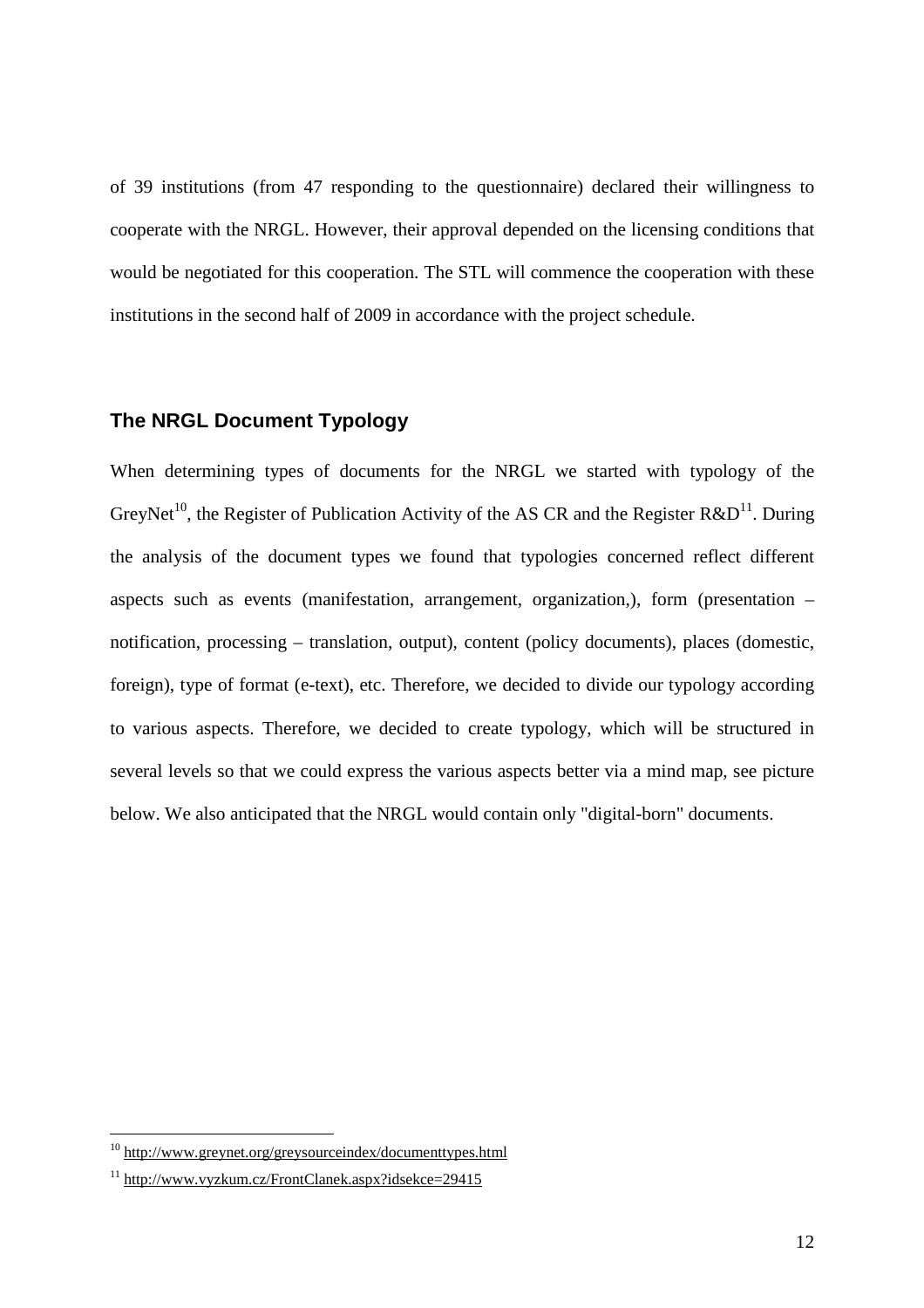

**Figure 2: Mind map of the NRGL Document Typology** 

# **Software for the NRGL**

During 2008, we were able to specify requirements for the SW functionality for the NRGL and follow-up services. These requirements were specified on two levels. In the first level requirements for pilot implementations of the system are specified, while on the second level requirements for further development of the basic system functionality are specified. During the process of SW selection, taking place in 2009, we will take into account the requirements of both the first and second level. Requirements of the second level are important for selection of such modern technology that will ensure compatibility of digital libraries with modern trends in information technology. Since we're considering the use of open source solutions, we compare SW requirements with available open source software for digital libraries. In this analysis we included the following open source SW: DSpace, Fedora, CDS Invenio, Eprint, and Greenstone. We plan to take a close look at LOCKSS Program and some Web 2.0 based tools, too.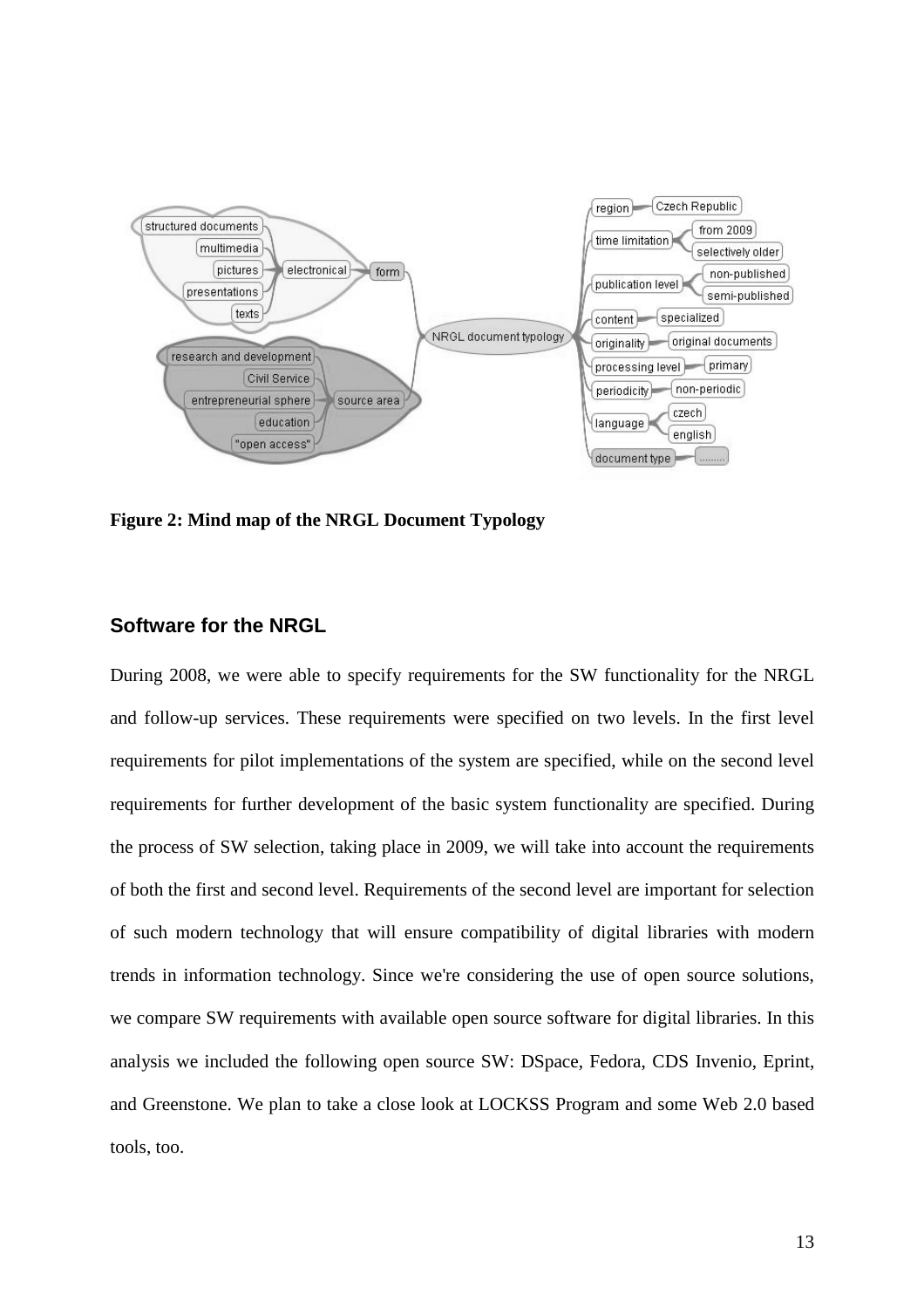During this year we also deal with the problems of persistent identifiers. We carry on analysis of available persistent digital object identifiers in the Czech Republic. Our decision will also depend on the phase of implementation of NBN (National Bibliographic Numbers) nationwide variant by the National Library of the Czech Republic.

# **The Project Web Pages**

Within the project we have created a website which can be found at http://nusl.stk.cz/. Web pages are created in the Media Wiki<sup>12</sup> tool and WordPress<sup>13</sup> graphic style modified in accordance with the STL graphic manual. Media Wiki application supports interactive interface, which in our case represents the shared content creations within the working group and discussion forums opened to the public. The website contains information on the project, which are continuously updated, while we continue to open discussions on individual articles. In addition, there is information on the grey literature from the Czech Republic as well as the rest of the world, info on the legislation related to the grey literature in the Czech Republic, links to sites supporting R&D in the Czech Republic, on-line proceedings of the "Seminar on the access to grey literature" and grey literature information resources. In 2009 we plan to translate project web pages into English. For the moment, we have translated at least basic information about the project in the article "About project in English" available on Czech web pages<sup>14</sup>.

<sup>&</sup>lt;sup>12</sup> http://www.mediawiki.org/wiki/MediaWiki

<sup>13</sup> http://www.redaktionundalltag.de/

 $14 \text{ http://nus1.stk.cz/index.php/About project in English}$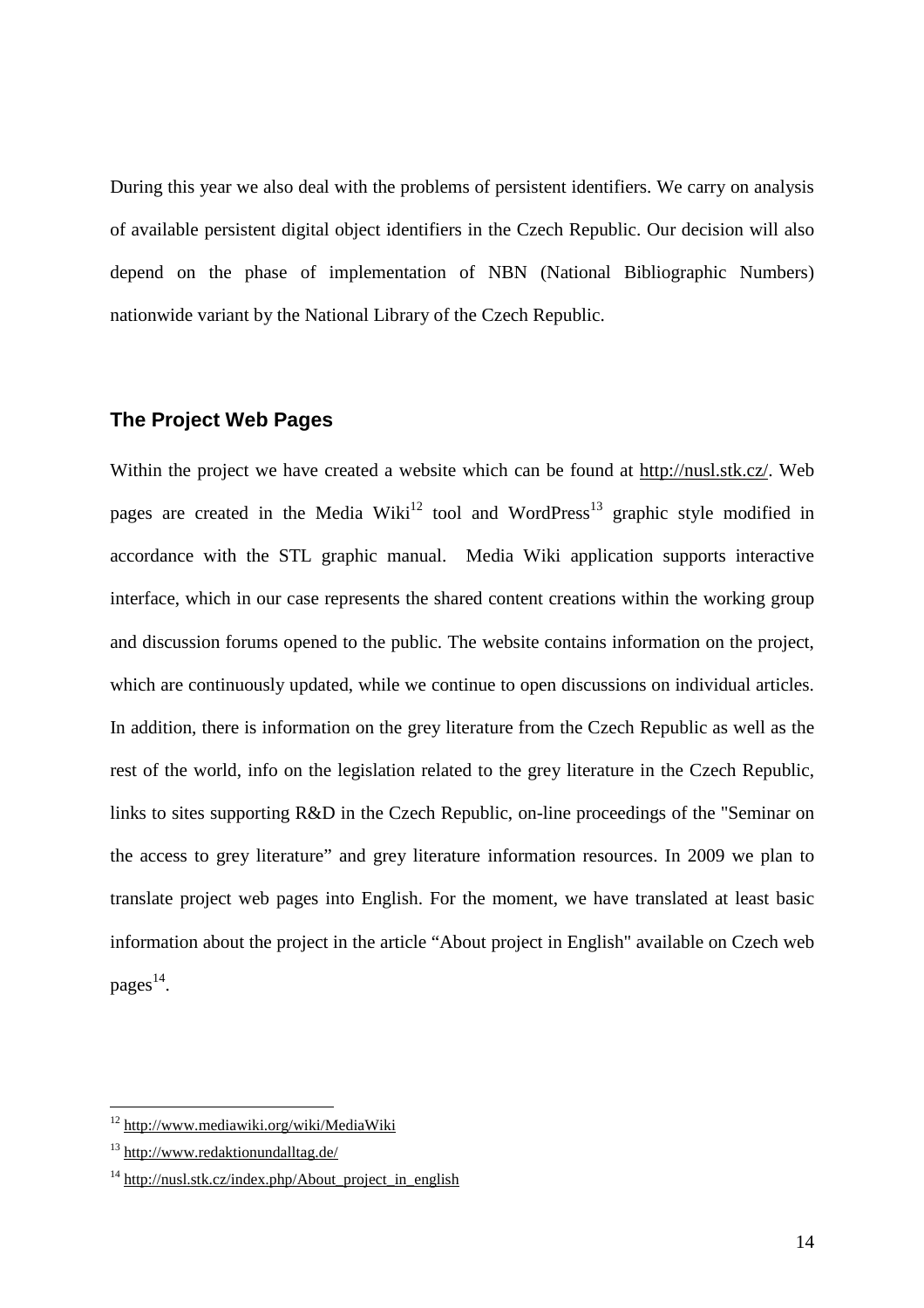# STÁTNÍ TECHNICKÁ KNIHOVNA Národní úložiště šedé literatury

# ABOUT PROJECT IN ENGLISH

| PROJEKT NUŠL                                                                                                           | The State Technical Library in Prague (henceforth the STL) is the central professional library governed by the<br>Ministry of Education, Youth and Sports of the Czech Republic. According to its statutes the STL runs - among<br>others - project of building the National Repository of Grey Literature.                                                                                                                                                                                                                                                                                                                                                                                                                                                                                                                                                                                                                                                                                                                                                                                            |
|------------------------------------------------------------------------------------------------------------------------|--------------------------------------------------------------------------------------------------------------------------------------------------------------------------------------------------------------------------------------------------------------------------------------------------------------------------------------------------------------------------------------------------------------------------------------------------------------------------------------------------------------------------------------------------------------------------------------------------------------------------------------------------------------------------------------------------------------------------------------------------------------------------------------------------------------------------------------------------------------------------------------------------------------------------------------------------------------------------------------------------------------------------------------------------------------------------------------------------------|
| t O projektu<br>t About project in english                                                                             |                                                                                                                                                                                                                                                                                                                                                                                                                                                                                                                                                                                                                                                                                                                                                                                                                                                                                                                                                                                                                                                                                                        |
| 1 Seminář 2008<br>å Dotazníkové šetření<br>& Software<br>& Metadata<br>t Identifikátory<br>t Spolupracující organizace | The project is supported by the Ministry of Culture and its full title is The Digital Library for Grey Literature -<br>Functional Model and Pilot Implementation (henceforth the project). It is planned for period of four years,<br>commencing in 2008 and ending in 2011. There are two participants: the STL and the University of Economics,<br>Prague.                                                                                                                                                                                                                                                                                                                                                                                                                                                                                                                                                                                                                                                                                                                                           |
| k Kontakty                                                                                                             | In the past, the STL was responsible for distribution of grey literature data from the Czech Republic to SIGLE                                                                                                                                                                                                                                                                                                                                                                                                                                                                                                                                                                                                                                                                                                                                                                                                                                                                                                                                                                                         |
| SEDÁ LITERATURA                                                                                                        | (System for Information on Grey Literature in Europe), produced by European Association for Grey Literature<br>Exploitation - EAGLE. The idea of the National Repository of Grey Literature (abbreviated as the NRGL)                                                                                                                                                                                                                                                                                                                                                                                                                                                                                                                                                                                                                                                                                                                                                                                                                                                                                  |
| t Definice<br>á Legislativa v ČR<br>ż Výzkum a vývoj                                                                   | originated in the STL in 2005. It was raised by the termination of the SIGLE system as well as by the fact that the<br>co-operative system for grey literature in the Czech Republic was subsequently terminated as a result.<br>The project shall provide a working pilot application, which shall form the basis of the National Repository of Grey<br>Literature. Having evaluated technology and methodology testing, we shall formulate Standards and<br>Recommendations (and publish them in both printed and web form) for institutions establishing their own local<br>repositories. The Standards and Recommendations shall include our experience gained during the project as<br>well as rules and methodology; namely, recommended metadata format, interchange formats and templates,<br>samples of licence agreements and other relevant legal issues, methodology of protection, archiving and<br>publishing of digital data, and web interface for communication with producers of grey literature. The Standards<br>and Recommendations shall be published both in Czech and English. |
| t Informační zdroje<br>t Producenti v ČR<br>t Mezinárodní organizace                                                   |                                                                                                                                                                                                                                                                                                                                                                                                                                                                                                                                                                                                                                                                                                                                                                                                                                                                                                                                                                                                                                                                                                        |
| JÁSTROJE                                                                                                               |                                                                                                                                                                                                                                                                                                                                                                                                                                                                                                                                                                                                                                                                                                                                                                                                                                                                                                                                                                                                                                                                                                        |
| t Odkazuje sem<br>t Související změny<br>≵ Speciální stránky<br>k Verze k tisku                                        |                                                                                                                                                                                                                                                                                                                                                                                                                                                                                                                                                                                                                                                                                                                                                                                                                                                                                                                                                                                                                                                                                                        |
| ż Trvalý odkaz<br>OSOBNÍ NÁSTROJE                                                                                      | At present we are in the initial phase of the project. We are working on metadata specification, choice of relevant<br>persistent identifier, an analysis of typology of documents, specification of software for the model application and                                                                                                                                                                                                                                                                                                                                                                                                                                                                                                                                                                                                                                                                                                                                                                                                                                                            |

#### **Figure 3: Sample of The Project Web Pages**

# **Seminar**

In relation to the project, this year we organized for the first time "Seminar on the access to grey literature 2008", held on October  $8<sup>th</sup>$ , 2008. It followed the seminar "Systems of access to electronic university qualification theses 2008", held on October  $7<sup>th</sup>$ , 2008. At the seminar we presented the project itself, the present state of grey literature systems around the world, PDF format and ISO standards for long-term archiving, standardization of open archives focused on description and exchange of aggregated web sources via OAI-ORE, Creative Commons license copyright issues and the state of implementation of persistent identifiers in the NL CR.

JIT NA | HLEDAT